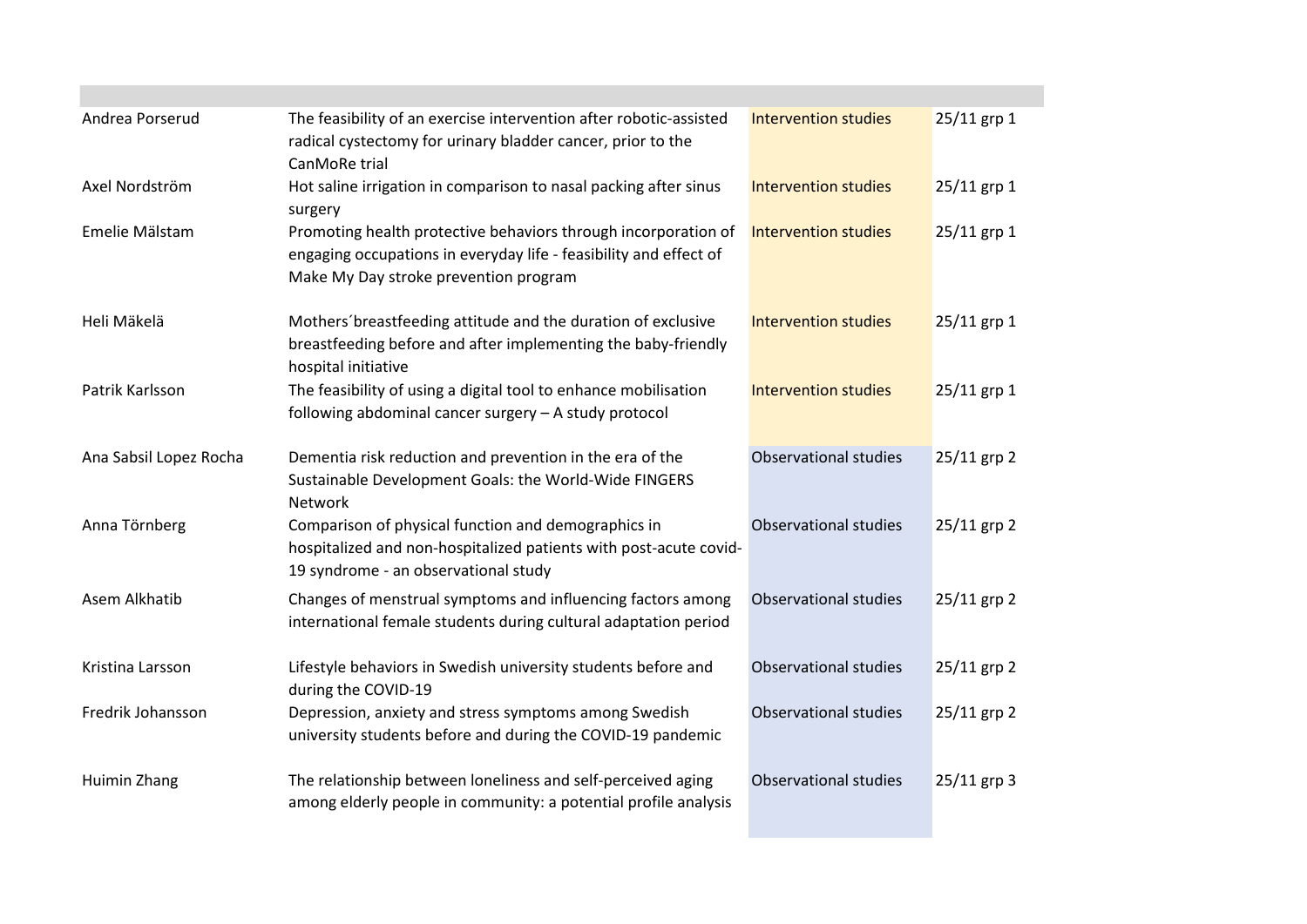| Kristina Larsson              | Changes in physical activity behaviour over a period of two years Observational studies<br>in people with type 2 diabetes or prediabetes                           |                              | 25/11 grp 3 |
|-------------------------------|--------------------------------------------------------------------------------------------------------------------------------------------------------------------|------------------------------|-------------|
| Linnea Bergqvist              | Objectively measured physical activity - weekly pattern of 2-6-<br>year-old children over time                                                                     | <b>Observational studies</b> | 25/11 grp 3 |
| Nathalie Friesendahl          | Can the one-leg standing test be replaced by self-reported<br>balance for the prediction of first-time injurious falls                                             | <b>Observational studies</b> | 25/11 grp 3 |
| Yan Shen                      | Condom stigma among men who have sex with men: concept<br>synthesis and measurement development                                                                    | <b>Observational studies</b> | 25/11 grp 3 |
| Anu Jokinen                   | Ethical issues of eHealth services in social and health care from<br>service user's perspective                                                                    | Other methods                | 26/11 grp 4 |
| Emmie Wahlström               | Children of foreign origin - a group phrased in many ways. A<br>document analysis of guidelines                                                                    | Other methods                | 26/11 grp 4 |
| <b>HUA Nan</b>                | Music therapy to improve sleep in college students: a meta-<br>analysis of Randomized Controlled Trials                                                            | Other methods                | 26/11 grp 4 |
| <b>Mohammad Tanvir Ahamed</b> | An investigation on inflammatory and oncological biomarkers in<br>lung cancer diagnosis                                                                            | Other methods                | 26/11 grp 4 |
| Reetta Mustonen               | Development of cross-professional collaboration (CPC) in<br>continuing education(CE) - a PhD Study Protocol                                                        | Other methods                | 26/11 grp 4 |
| Sini Li                       | Cost-Effectiveness of Immune Checkpoint Inhibition and<br>Targeted Treatment in Combination as Adjuvant Treatment of<br>Patient with BRAF-Mutant Advanced Melanoma | Other methods                | 26/11 grp 4 |
| <b>Charlotte Roos</b>         | Older people's perceptions of what is needed to experience<br>dignity and well-being at residential care facilities                                                | <b>Qualitative studies</b>   | 26/11 grp 5 |
| Kurosh Jodaki                 | Striving to reach clear conscience among nurses in Intensive Care Qualitative studies<br>Units                                                                     |                              | 26/11 grp 5 |
| Lisa Herulf Scholander        | Using narrative communication in geriatric care - the team-<br>members' experiences                                                                                | <b>Qualitative studies</b>   | 26/11 grp 5 |
| Ni Ning                       | Nobody came to help us': A qualitative study of Chinese only-<br>child-lost parents life needs                                                                     | <b>Qualitative studies</b>   | 26/11 grp 5 |